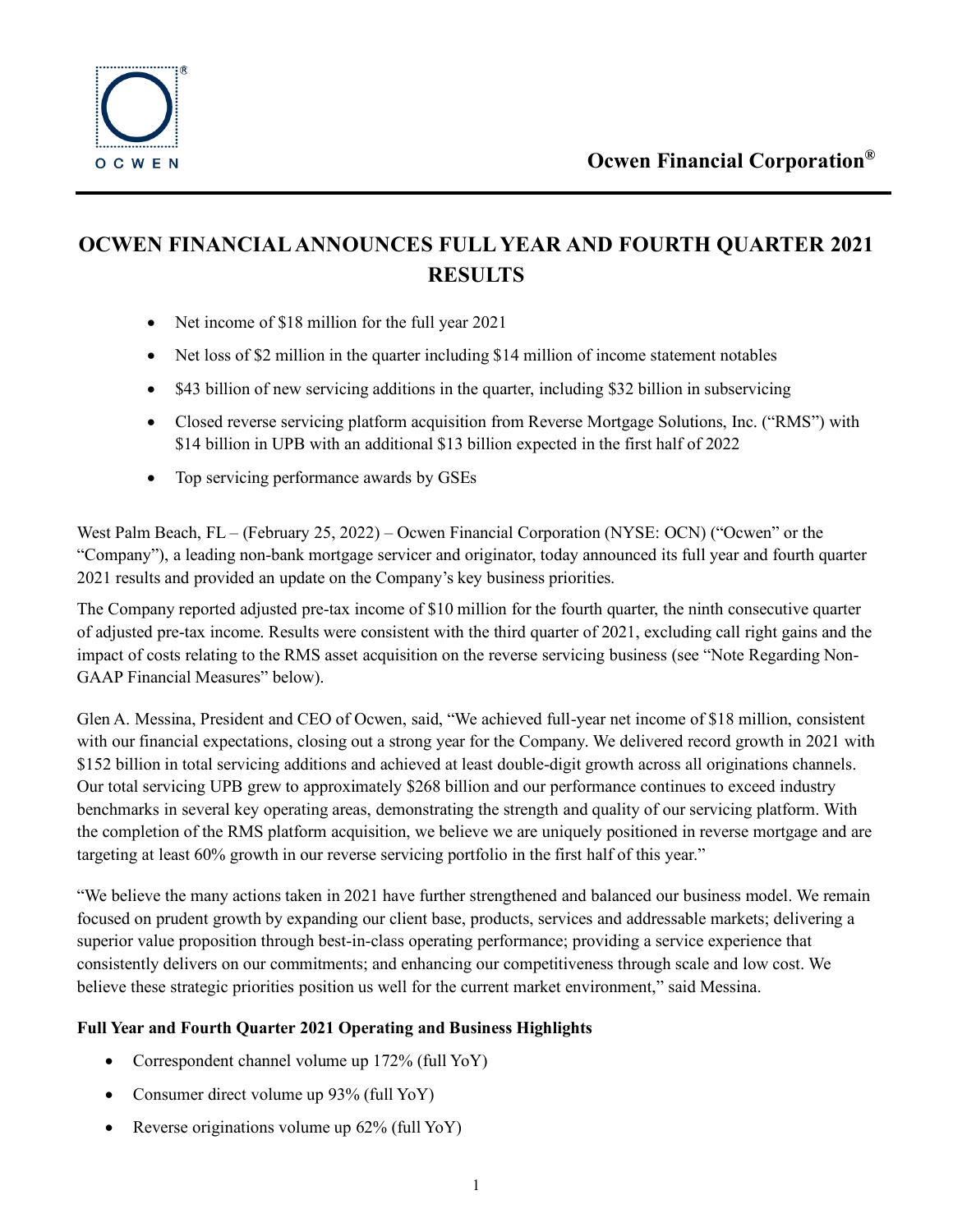- Increased total servicing portfolio to \$268 billion, up 42% (YoY); prime servicing comprised 68% of total servicing UPB
- Recognized as the top performer among top tier servicing group through Freddie Mac's Servicer Honors and Rewards Program (SHARP)<sup>TM</sup>
- Achieved Fannie Mae's Servicer Total Achievement and Rewards  $(STAR)^{TM}$  performer recognition in all three STAR performer categories
- RMS reverse servicing platform acquisition completed in October
- Subservicing sales pipeline grew to \$300 billion as of December 31, 2021
- Funded, with other member, \$131 million, net of distributions, of \$250 million total capital contribution commitment in MSR Asset Vehicle, LLC ("MAV")
- Continued to exceed industry benchmarks for certain call center performance metrics, as reported by the Mortgage Bankers Association ("MBA")
- Ending liquidity of \$193 million at December 31, 2021
- Book value per share of \$52 at December 31, 2021

#### **Webcast and Conference Call**

Ocwen will hold a conference call on Friday, February 25, 2022 at 8:30 a.m. (ET) to review the Company's full year and fourth quarter 2021 operating results and to provide a business update. A live audio webcast and slide presentation for the call will be available by visiting the Shareholder Relations page at [www.ocwen.com.](http://www.ocwen.com/) Participants can access the conference call by dialing (877) 407-0792 or (201) 689-8263 approximately 10 minutes prior to the call. A replay of the conference call will be available via the website approximately two hours after the conclusion of the call and will remain available for approximately 30 days.

#### **About Ocwen Financial Corporation**

Ocwen Financial Corporation (NYSE: OCN) is a leading non-bank mortgage servicer and originator providing solutions through its primary brands, PHH Mortgage and Liberty Reverse Mortgage. PHH Mortgage is one of the largest servicers in the country, focused on delivering a variety of servicing and lending programs. Liberty is one of the nation's largest reverse mortgage lenders dedicated to education and providing loans that help customers meet their personal and financial needs. We are headquartered in West Palm Beach, Florida, with offices in the United States and the U.S. Virgin Islands and operations in India and the Philippines and have been serving our customers since 1988. For additional information, please visit our website [\(www.ocwen.com\)](http://www.ocwen.com/).

#### **Forward Looking Statements**

This press release contains forward-looking statements within the meaning of Section 27A of the Securities Act of 1933, as amended, and Section 21E of the Securities Exchange Act of 1934, as amended. These forward-looking statements may be identified by a reference to a future period or by the use of forward-looking terminology. Forward-looking statements are typically identified by words such as "expect", "believe", "foresee", "anticipate", "intend", "estimate", "goal", "strategy", "plan" "target" and "project" or conditional verbs such as "will", "may", "should", "could" or "would" or the negative of these terms, although not all forward-looking statements contain these words, and includes statements in this press release regarding the ability of our recent strategic transactions to improve our earnings. Forward-looking statements by their nature address matters that are, to different degrees, uncertain. Our business has been undergoing substantial change and we are experiencing significant changes within the mortgage lending and servicing ecosystem which has magnified such uncertainties. Readers should bear these factors in mind when considering such statements and should not place undue reliance on such statements.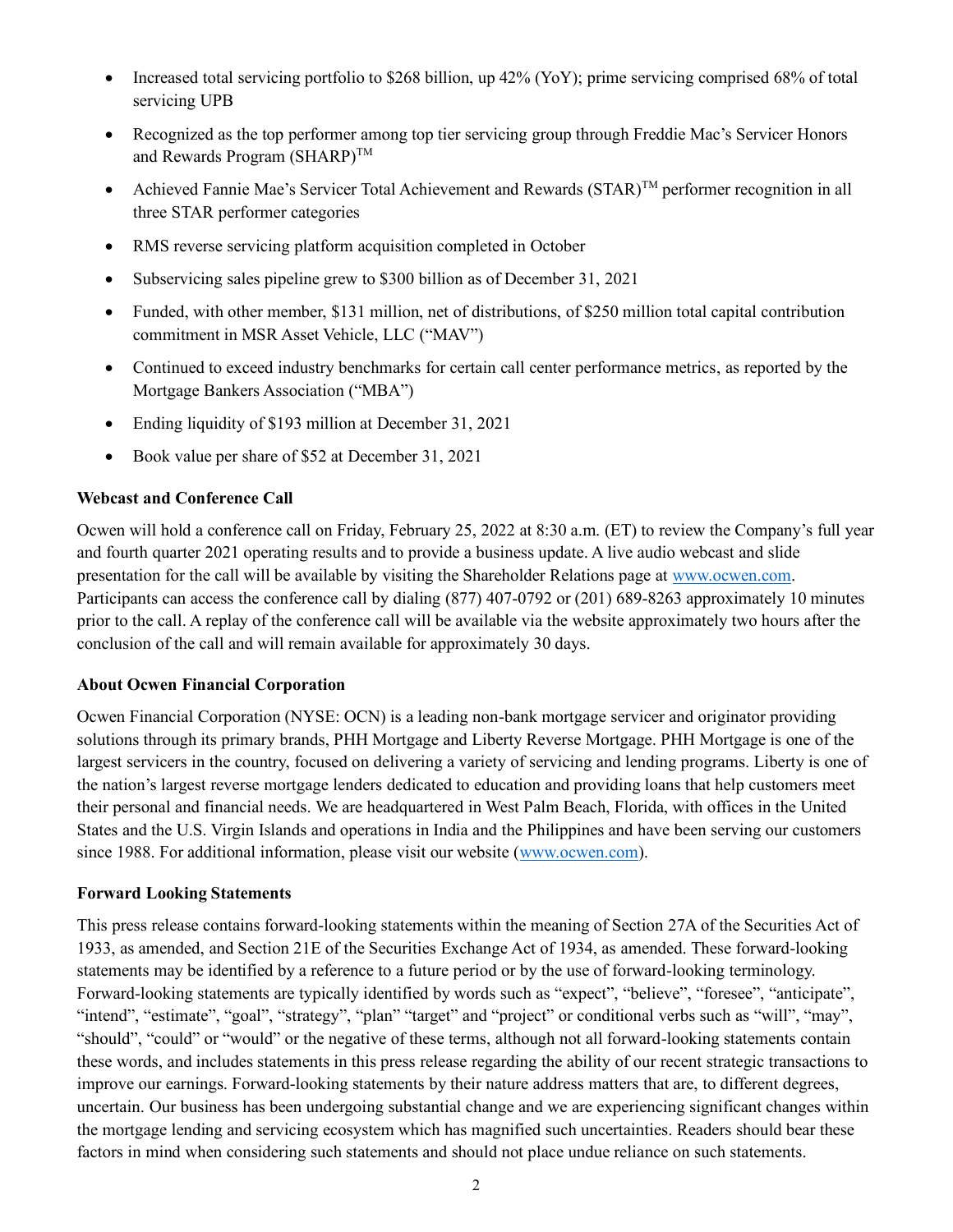Forward-looking statements involve a number of assumptions, risks and uncertainties that could cause actual results to differ materially. In the past, actual results have differed from those suggested by forward looking statements and this may happen again. Important factors that could cause actual results to differ materially from those suggested by the forward-looking statements include, but are not limited to, uncertainty relating to the continuing impacts of the COVID-19 pandemic, including the response of the U.S. government, state governments, the Federal National Mortgage Association (Fannie Mae) and Federal Home Loan Mortgage Corporation (Freddie Mac) (together, the GSEs), the Government National Mortgage Association (Ginnie Mae) and regulators, as well as the impacts on borrowers and the economy generally; the proportion of borrowers who enter into forbearance plans, the financial ability of borrowers to resume repayment and their timing for doing so; the extent to which our MSR asset vehicle (MAV), other recent transactions and our enterprise sales initiatives will generate additional subservicing volume and result in increased profitability; our ability, and the ability of MAV, to bid competitively for, and close acquisitions of, MSRs on terms that will enable us to achieve our growth objectives and a favorable return on our investment; our ability to reach an agreement to upsize MAV and the timing and terms of any such agreement; our ability to identify, enter into and close additional strategic transactions, including the ability to obtain regulatory approvals, enter into definitive financing arrangements, and satisfy closing conditions, and the timing for doing so; our ability to efficiently integrate the operations and assets of acquired businesses and to retain their employees and customers over time; our ability to achieve reverse servicing growth targets; the extent to which we will be able to execute call rights transactions, and whether such transactions will generate the returns anticipated; the adequacy of our financial resources, including our sources of liquidity and ability to sell, fund and recover servicing advances, forward and reverse whole loans, and HECM and forward loan buyouts and put backs, as well as repay, renew and extend borrowings, borrow additional amounts as and when required, meet our MSR or other asset investment objectives and comply with our debt agreements, including the financial and other covenants contained in them; increased servicing costs based on increased borrower delinquency levels or other factors, including an increase in severe weather events resulting in property damage; the future of our relationship and remaining servicing agreements with New Residential Investment Corp.; our ability to continue to improve our financial performance through cost and productivity improvements; our ability to maintain and increase market share in our target markets; our ability to execute on identified business development and sales opportunities; uncertainty related to past, present or future claims, litigation, cease and desist orders and investigations regarding our business practices brought by government agencies and private parties, including state regulators, the Consumer Financial Protection Bureau (CFPB), State Attorneys General, the Securities and Exchange Commission (SEC), the Department of Justice or the Department of Housing and Urban Development (HUD); adverse effects on our business as a result of regulatory investigations, litigation, cease and desist orders or settlements and the reactions of key counterparties, including lenders, the GSEs and Ginnie Mae; the costs of complying with the terms of our settlements with regulatory agencies and disputes as to whether we have fully complied; increased regulatory scrutiny and media attention; any adverse developments in existing legal proceedings or the initiation of new legal proceedings; our ability to efficiently manage and fully comply with our regulatory and contractual compliance obligations; our ability to interpret correctly and comply with liquidity, net worth and other financial and other requirements of regulators, the GSEs and Ginnie Mae, as well as those set forth in our debt and other agreements; our ability to comply with our servicing agreements, including our ability to comply with the requirements of the GSEs and Ginnie Mae and maintain our seller/servicer and other statuses with them; our ability to realize anticipated gains from future draws on existing loans in our reverse mortgage portfolio; our servicer and credit ratings as well as other actions from various rating agencies, including any future downgrades; the impact of the LIBOR transition on our credit agreements; increased expense as a result of rising inflation and labor market trends; failure or breach of our, or our vendors', information technology, privacy protection or other security systems, including any failure to protect customers' data; as well as other risks and uncertainties detailed in our reports and filings with the SEC, including, when filed, our annual report on Form 10-K for the year ended December 31, 2021 and any current report or quarterly report filed with the SEC since such date. Anyone wishing to understand Ocwen's business should review our SEC filings. Our forward-looking statements speak only as of the date they are made and, we disclaim any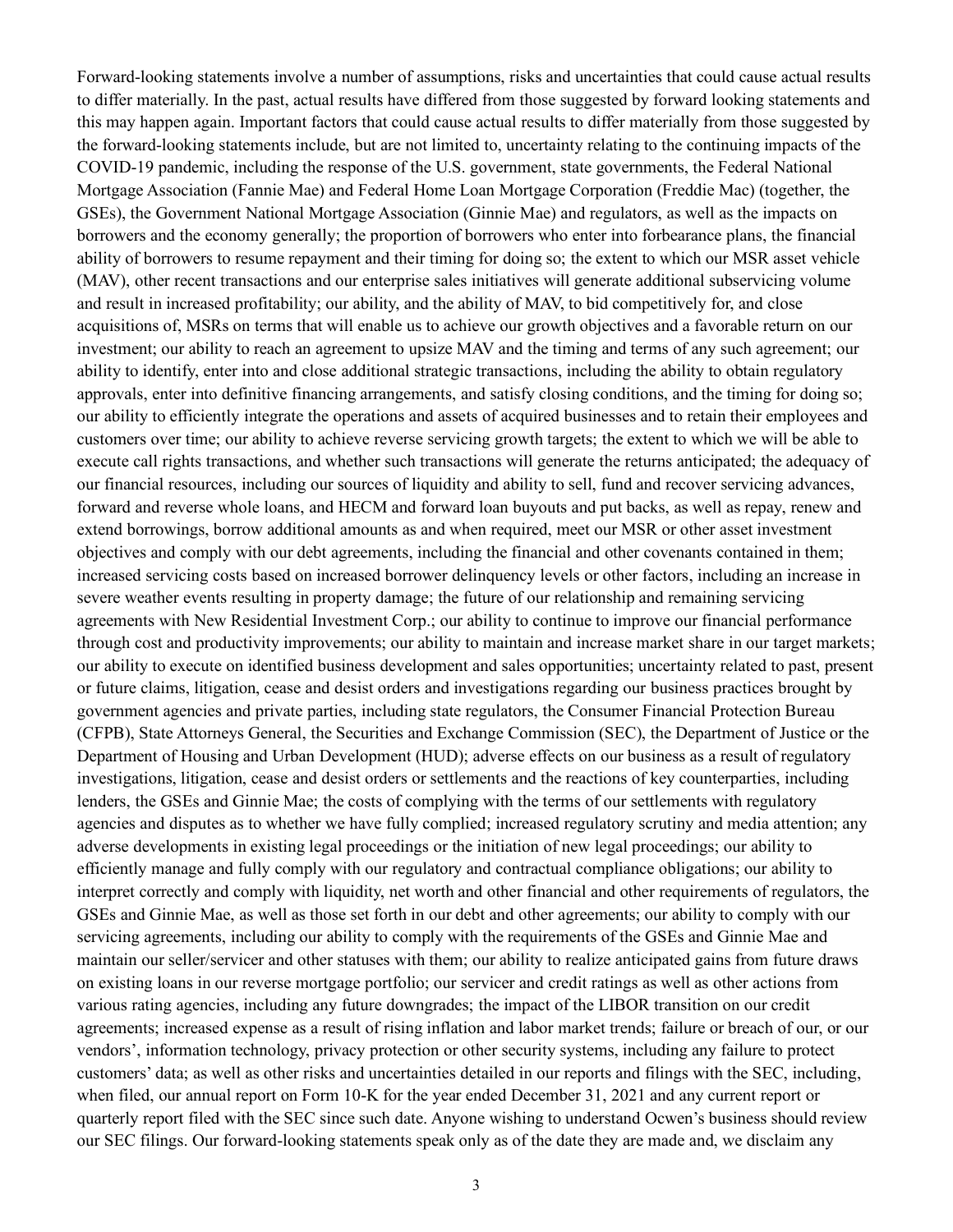obligation to update or revise forward-looking statements whether as a result of new information, future events or otherwise.

#### **Note Regarding Non-GAAP Financial Measures**

This press release contains references to non-GAAP financial measures, such as our references to adjusted pre-tax income (loss) and adjusted expenses.

We believe these non-GAAP financial measures provide a useful supplement to discussions and analysis of our financial condition. In addition, management believes that these presentations may assist investors with understanding and evaluating our initiatives to drive improved financial performance. However, these measures should not be analyzed in isolation or as a substitute to analysis of our GAAP expenses and pre-tax income (loss). There are certain limitations to the analytical usefulness of the adjustments we make to GAAP expenses and pre-tax income (loss) and, accordingly, we use these adjustments only for purposes of supplemental analysis. Non-GAAP financial measures should be viewed in addition to, and not as an alternative for, Ocwen's reported results under accounting principles generally accepted in the United States. Other companies may use non-GAAP financial measures with the same or similar titles that are calculated differently to our non-GAAP financial measures. As a result, comparability may be limited. Readers are cautioned not to place undue reliance on analysis of the adjustments we make to GAAP expenses and pre-tax income (loss).

Beginning with the three months ended June 30, 2020, we refined our definitions of Expense Notables, which we previously referred to as "Expenses Excluding MSR Valuation Adjustments, net, and Expense Notables," and Income Statement Notables in order to be more descriptive of the types of items included.

## **Expense Notables**

In the table titled "Expense Overview", we adjust GAAP operating expenses for the following factors: expenses related to severance, retention and other actions associated with continuous cost and productivity improvement efforts; significant legal and regulatory settlement expense items<sup>(a)</sup>; and certain other significant activities including, but not limited to, insurance related expense and settlement recoveries, compensation or incentive compensation expense reversals and other transactions consistent with the intent of providing management and investors with a supplemental means of evaluating our expenses.

<sup>(</sup>a) Including however not limited to CFPB, Florida Attorney General/Florida Office of Financial Regulations and Massachusetts Attorney General litigation related legal expenses, state regulatory action related legal expenses and state regulatory action settlement related escrow analysis costs (collectively, CFPB and state regulatory defense and escrow analysis expenses)

| (\$ in millions) |                                                               | O4'21 | 03'21 |
|------------------|---------------------------------------------------------------|-------|-------|
|                  | <b>Operating Expenses (as reported)</b>                       | 174   | 145   |
|                  | <b>Adjustments for Notables</b> <sup>(a)</sup>                |       |       |
|                  | Re-engineering costs                                          |       |       |
|                  | Significant legal & regulatory settlement expenses            | (1)   | (3)   |
|                  | CFPB $\&$ state regulatory defense $\&$ escrow analysis costs |       |       |
|                  | Expense recoveries                                            | (2)   |       |
|                  | Covid-19 Related Expenses                                     | (1)   |       |
|                  | Other <sup>(b)</sup>                                          | (15)  | (1)   |
| $\mathbf{I}$     | <b>Expense Notables</b>                                       | (19)  | (5)   |
| ш                | Adjusted Expenses $(I + II)$                                  | 155   | 141   |

#### **Expense Overview**

(a) Certain notables presented in prior periods that are nil for each quarter shown here have been omitted

(b) Includes non-routine costs associated with strategic transactions including in Q4'21 transaction costs related to the reverse platform acquisition from RMS